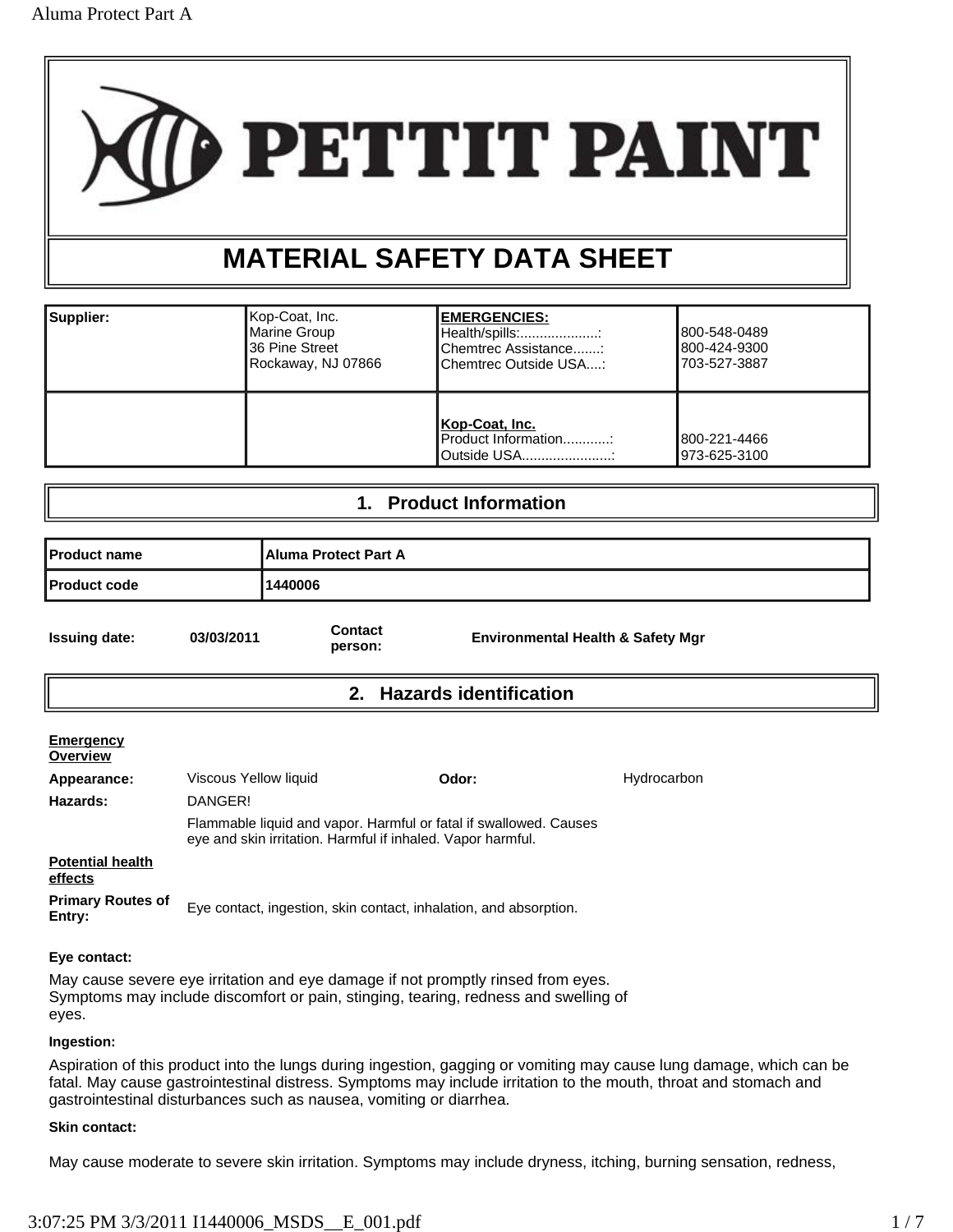cracking and swelling depending on the extent of exposure. May be harmful if absorbed through the skin in toxic amounts and cause systemic effects. May cause allergic skin reactions in susceptible individuals, which becomes evident upon reexposure to this material.

### **Inhalation:**

May be harmful if inhaled. Irritating to the respiratory tract. Inhalation of mist may cause severe irritation to the nose, throat and respiratory tract. Symptoms may include burning sensation, coughing, and wheezing. Prolonged inhalation of mists may be harmful.

### **Chronic effects:**

Chronic inhalation of high concentrations of chromate mists may result in liver and/or kidney damage. Contains material which can cause cancer. Risk of cancer depends on duration and level of exposure. NOTICE: Reports have associated repeated and prolonged occupational overexposure to solvents with permanent brain and nervous system damage. Intentional misuse by deliberately concentrating and inhaling the contents may be harmful or fatal. Prolonged or repeated dermal exposure to this product can cause skin dermatitis characterized by red, dry, scaly skin.

### **Target Organs:** Not Determined

**This product contains carcinogens or potential carcinogens as listed by IARC or NTP. See Section 3 NTP, IARC (Carc.) columns for chemical identification.** 

### **3. Composition/information on ingredients**

| <b>Chemical Name</b>                   | CAS-No.        | Weight %  | Carc    |
|----------------------------------------|----------------|-----------|---------|
| Polymer of epoxy resin and bisphenol A | 25036-25-3     | $20 - 30$ |         |
| Methyl isobutyl ketone                 | 108-10-1       | $20 - 30$ |         |
| Strontium chromate                     | 7789-06-2      | $10 - 20$ | $\star$ |
| Xylene                                 | 1330-20-7      | $10 - 20$ |         |
| Talc (nonasbestiform)                  | 14807-96-6     | $10 - 20$ | $\star$ |
| Titanium dioxide                       | 13463-67-7     | $1 - 10$  | $\star$ |
| Ethylbenzene                           | $100 - 41 - 4$ | $1 - 10$  | $\star$ |

### **4. FIRST AID MEASURES**

### **Eye contact:**

Quickly and gently blot or brush chemical off the face. Immediately flush the contaminated eye(s) with lukewarm, gently flowing water for 15-20 minutes, while holding the eyelid(s) open. If a contact lens is present, DO NOT delay irrigation or attempt to remove the lens. Take care not to rinse contaminated water into unaffected eye or onto the face. Call poison control center, hospital emergency room, or physician immediately.

### **Ingestion:**

NEVER give anything by mouth if victim is rapidly losing consciousness, or is unconscious or convulsing. Have victim rinse mouth thoroughly with water. DO NOT INDUCE VOMITING. Have victim drink 2 to 8 oz. (60 to 240 mL) of water. If vomiting occurs naturally, have victim lean forward to reduce risk of aspiration. Have victim rinse mouth with water again. Immediately obtain medical advice.

### **Skin contact:**

As quickly as possible, remove contaminated clothing, shoes and leather goods (e.g. watchbands, belts). Quickly and gently blot or brush away excess chemical. Immediately wash with lukewarm, gently flowing water and non-abrasive soap for 15-20 minutes. Immediately obtain medical advice. Completely decontaminate clothing, shoes and leather goods before reuse or discard.

### **Inhalation:**

This product is combustible/flammable. Take proper precautions (e.g. remove any sources of ignition). Remove source of contamination or move victim to fresh air. Keep victim quiet and warm until emergency help arrives.

### **Note to Physician :**

There is no specific antidote for effects from overexposure to this material. Treatment should be directed at the control of symptoms and the clinical condition.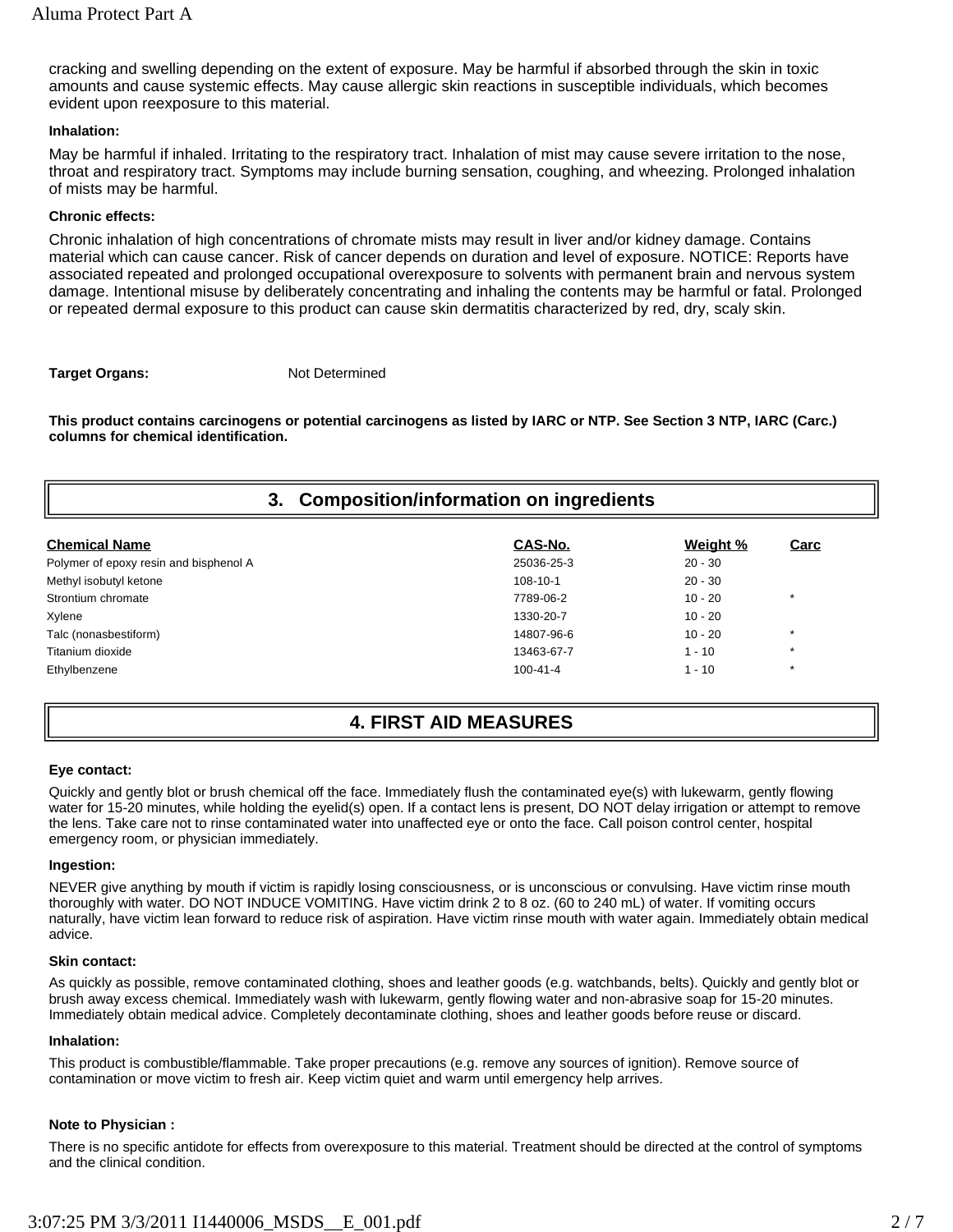## **5. FIRE-FIGHTING MEASURES**

**Flash point** 60 deg F / 16 deg C

### **Extinguishing media:**

Use alcohol foam, dry chemical, carbon dioxide or any Class B fire extinguishing agent. Water may be unsuitable for extinguishing fires. Water may be used to cool and prevent the rupture of containers that are exposed to the heat from a fire.

#### **Hazardous combustion products:**

See Section 10 for potential decomposition products.

#### **Protective equipment and precautions for firefighters:**

Evacuate all persons from the fire area to a safe location. Move non-burning material, as feasible, to a safe location as soon as possible. Fire fighters should be protected from potential explosion hazards while extinguishing the fire. Wear self-contained breathing apparatus (SCBA) and full fire-fighting protective clothing. Thoroughly decontaminate all protective equipment after use. Containers of this material may build up pressure if exposed to heat (fire). Use water spray to cool fire-exposed containers. Use water spray to disperse vapors if a spill or leak has not ignited. DO NOT extinguish a fire resulting from the flow of flammable liquid until the flow of the liquid is effectively shut off. This precaution will help prevent the accumulation of an explosive vapor-air mixture after the initial fire is extinguished.

## **6. ACCIDENTAL RELEASE MEASURES**

### **Personal & Environmental Precautions:**

Remove sources of ignition immediately. Stop flow of material if safe to do so. Contain spill and keep out of water courses. Ventilate area. Absorb spill in sand, earth or other suitable material. Transfer to appropriate container for disposal using non-sparking tools. Follow personal protective equipment recommendations found in Section 8. Personal protection needs must be evaluated based on information provided on this sheet and the special circumstances created by the spill including; the material spilled, the quantity of the spill, the area in which the spill occurred, and the training and the expertise of employees in the area responding to the spill. Never exceed any occupational exposure limits.

### **Methods of Containment & Clean-up and Other Information:**

This product, if released in large enough quantities, may need to be reported to the US Coast Guard National Response Center at 1- 800-424-8802. Contain spills with dikes and absorbents (sand, earth, dry chemical absorbent) to prevent migration and entry into waterways.

### **7. HANDLING AND STORAGE**

#### **Handling:**

Keep container closed and upright when not in use. To prevent generation of static discharges, use bonding/grounding connection when transferring material. Vapors may accumulate and travel to distant ignition sources and flashback. Extinguish all sources of ignition including pilot lights, non-explosion proof motors and electrical equipment until vapors dissipate. Since empty containers may retain product residue and flammable vapors, observe precautions even after container is emptied. Do not cut, puncture, or weld on or near empty containers. Do not smoke where product is used or stored. Avoid contact with eyes, skin or clothing. Avoid inhalation (vapor, mist, dust or fume, as applicable). Use only with adequate ventilation. Observe good personal hygiene practices and recommended procedures. Wash thoroughly after handling.

### **Storage:**

Store in areas/buildings designed to comply with OSHA 1910.106. Store away from sources of ignition and heat. Keep containers closed when not in use. Store in cool, well ventilated space away from incompatible materials.

### **8. EXPOSURE CONTROLS/PERSONAL PROTECTION**

| <b>Chemical Name</b>                   | CAS-No.    | Z-1 PEL               | Z-2 PEL | <b>ACGIH TLV</b> |
|----------------------------------------|------------|-----------------------|---------|------------------|
| Polymer of epoxy resin and bisphenol A | 25036-25-3 |                       |         |                  |
| Methyl isobutyl ketone                 | 108-10-1   | 410 MGM3 (100<br>PPM) |         | <b>20 PPM</b>    |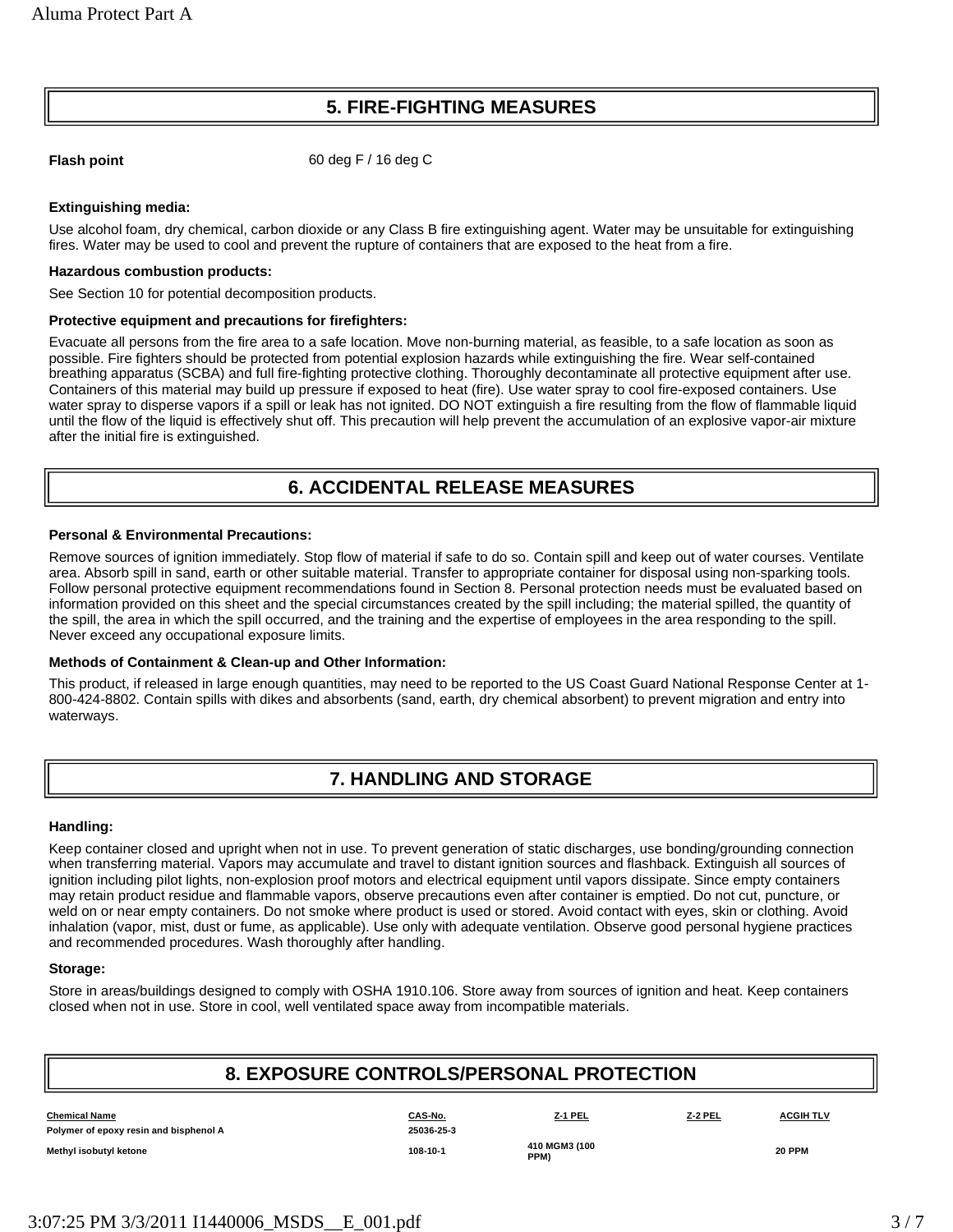### Aluma Protect Part A

| <b>Strontium chromate</b> | 7789-06-2  | 1 MGM3                      | 0.01 MGM3      |
|---------------------------|------------|-----------------------------|----------------|
| Xvlene                    | 1330-20-7  | 435 MGM3 (100<br>PPM)       | <b>100 PPM</b> |
| Talc (nonasbestiform)     | 14807-96-6 |                             | 2 MGM3         |
| <b>Titanium dioxide</b>   | 13463-67-7 | <b>15 MGM3</b>              | <b>10 MGM3</b> |
| Ethylbenzene              | 100-41-4   | 435 MGM3 (100<br><b>PPM</b> | <b>100 PPM</b> |

#### **Engineering measures:**

Use adequate ventilation to maintain airborne concentrations at levels below permissible or recommended occupational exposure limits. Supplementary local exhaust ventilation may be necessary in poorly ventilated spaces, during spraying, heating or other nonroutine activities.

#### **Eye/face protection:**

Wear chemical-resistant glasses and/or goggles and a face shield when eye and face contact is possible due to splashing or spraying of material.

#### **Skin protection:**

Chemical-resistant, flexible-type gloves (Viton(R), neoprene, nitrile or equal) to prevent contact. Gloves should be rinsed and removed immediately after use. Wash hands after removing gloves. Wear chemical-resistant clothing (e.g. apron, pants, coveralls) and safety footwear as appropriate.

#### **Respiratory protection:**

Respiratory protection may be necessary under certain use conditions. Under such conditions, an appropriate, properly fitted NIOSH-approved respirator must be worn. If respirators are used, a program should be instituted to assure compliace with 29 CFR 1910.34 and 42 CFR 84.

#### **General hygiene considerations:**

Facilities utilizing this material should be equipped with an eyewash station and safety shower. Thoroughly clean shoes and wash contaminated clothes before reuse.

## **9. PHYSICAL AND CHEMICAL PROPERTIES**

| Appearance:<br>Hydrocarbon<br>Odor<br>Not applicable.<br>рH<br>not determined<br><b>Boiling point</b><br>60 deg F / 16 deg C<br><b>Flash point</b><br>Negligible<br>Solubility in water:<br>1.316<br><b>Specific Gravity:</b><br>10.96<br>Weight per gallon (LB/GAL):<br>Evaporation rate (n-Butyl acetate $= 1$ ):<br>> 1<br>Volatile by Weight (including water and exempt<br>38<br>compounds) (%):<br><b>Volatile Organic Content (VOC):</b><br>497 g/L | <b>Physical state</b> | Liquid                |
|------------------------------------------------------------------------------------------------------------------------------------------------------------------------------------------------------------------------------------------------------------------------------------------------------------------------------------------------------------------------------------------------------------------------------------------------------------|-----------------------|-----------------------|
|                                                                                                                                                                                                                                                                                                                                                                                                                                                            |                       | Viscous Yellow liquid |
|                                                                                                                                                                                                                                                                                                                                                                                                                                                            |                       |                       |
|                                                                                                                                                                                                                                                                                                                                                                                                                                                            |                       |                       |
|                                                                                                                                                                                                                                                                                                                                                                                                                                                            |                       |                       |
|                                                                                                                                                                                                                                                                                                                                                                                                                                                            |                       |                       |
|                                                                                                                                                                                                                                                                                                                                                                                                                                                            |                       |                       |
|                                                                                                                                                                                                                                                                                                                                                                                                                                                            |                       |                       |
|                                                                                                                                                                                                                                                                                                                                                                                                                                                            |                       |                       |
|                                                                                                                                                                                                                                                                                                                                                                                                                                                            |                       |                       |
|                                                                                                                                                                                                                                                                                                                                                                                                                                                            |                       |                       |
|                                                                                                                                                                                                                                                                                                                                                                                                                                                            |                       |                       |

### **10. STABILITY AND REACTIVITY**

#### **Stability:**

Hazardous polymerization will not occur by itself. Masses of more than one pound of epoxy resin product plus an aliphatic amine will cause irreversible polymerization with considerable heat build-up. Stable under normal conditions.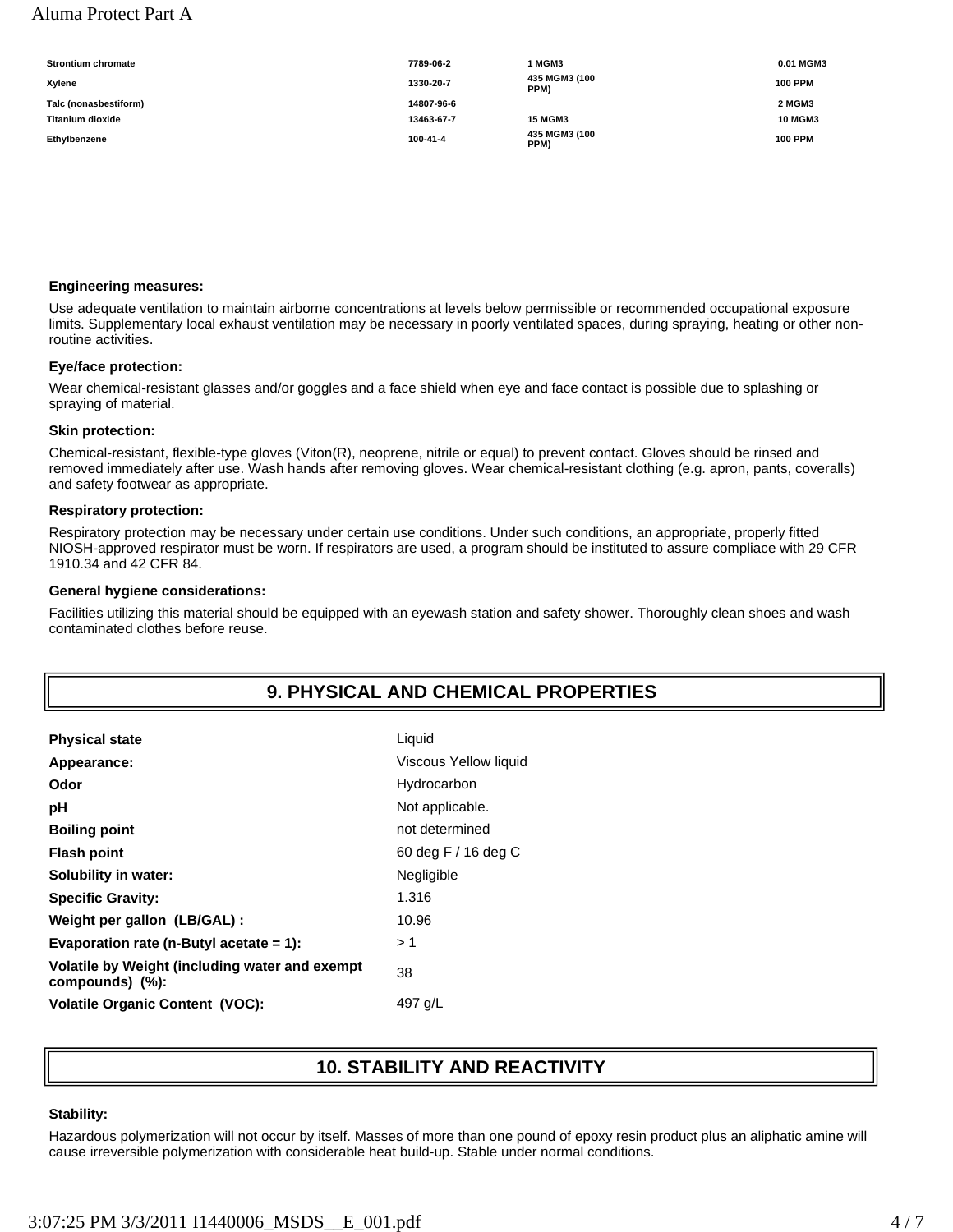### **Incompatibility:**

Oxidizing agents, acids and bases. Oxidizing and reducing agents. Keep away from heat, sparks and open flames.

#### **Hazardous decomposition products:**

Carbon monoxide, carbon dioxide, oxides of nitrogen and other toxic organic compounds.

### **11. TOXICOLOGICAL INFORMATION**

Titanium dioxide (CAS# 13463-67-7): While IARC has concluded there is sufficient evidence in experimental animals for the carcinogenicity of titanium dioxide, several epidemiological stuides have found no association between occupational exposure to titanium dioxide and risk for cancer. In addition, IARC states that, "No significant exposure to titanium dioxide is thought to occur during the use of products in which titanium dioxide is bound to other materials, such as in paints."

Methyl isobutyl ketone (CAS# 108-10-1): Methyl isobutyl ketone has been found to cause liver and kidney damage and harm to the fetus in animal studies. Relevance to humans is uncertain.

Chromium hexavalent (VI) compounds (various CAS#s) are classified as known human carcinogens based on sufficient evidence of carcinogenicity in humans. Increased risk of lung cancer has been reported in the chromate production, chromate pigment production and chromium plating industries.

Xylene: Laboratory animals exposed to high levels of xylene showed evidence of effects on the liver, kidneys, lungs, spleen, and caused hearing loss. Rats exposed during pregnancy to xylene showed fetotoxic effects.

Ethylbenzene: Ethylbenzene is classified by IARC as possibly carcinogenic to humans (2B) based on inadequate evidence in humans and sufficent evidence in labatory animals. Lifetime inhalation exposure of rats and mice to high ethylbenezene concentrations resulted in increases in certain types of cancer, including kidney tumors in rats and lung and liver tumors in mice.

### **12. ECOLOGICAL INFORMATION**

Ecological evaluation of this material has not been performed; however do not allow the product to be released to the environment without governmental approval/permits.

### **13. DISPOSAL CONSIDERATIONS**

Waste from this material may be a listed and/or characteristic hazardous waste. Dispose of material, contaminated absorbent, container and unused contents in accordance with local, state, and federal regulations.

### **14. TRANSPORT INFORMATION**

| <b>Transportation:</b> |
|------------------------|
|------------------------|

This product may be reclassified as Consumer Commodity, ORM-D, when shipped by ground; packaging quantity limitations apply.

| <b>By Ground:</b>                |        |
|----------------------------------|--------|
| <b>DOT Hazard Class:</b>         | 3      |
| <b>DOT Proper Shipping Name:</b> | Paint  |
| <b>DOT Packing Group:</b>        | Ш      |
| <b>DOT UN Number:</b>            | UN1263 |
| By Air:                          |        |
| <b>IATA Hazard Class:</b>        | з      |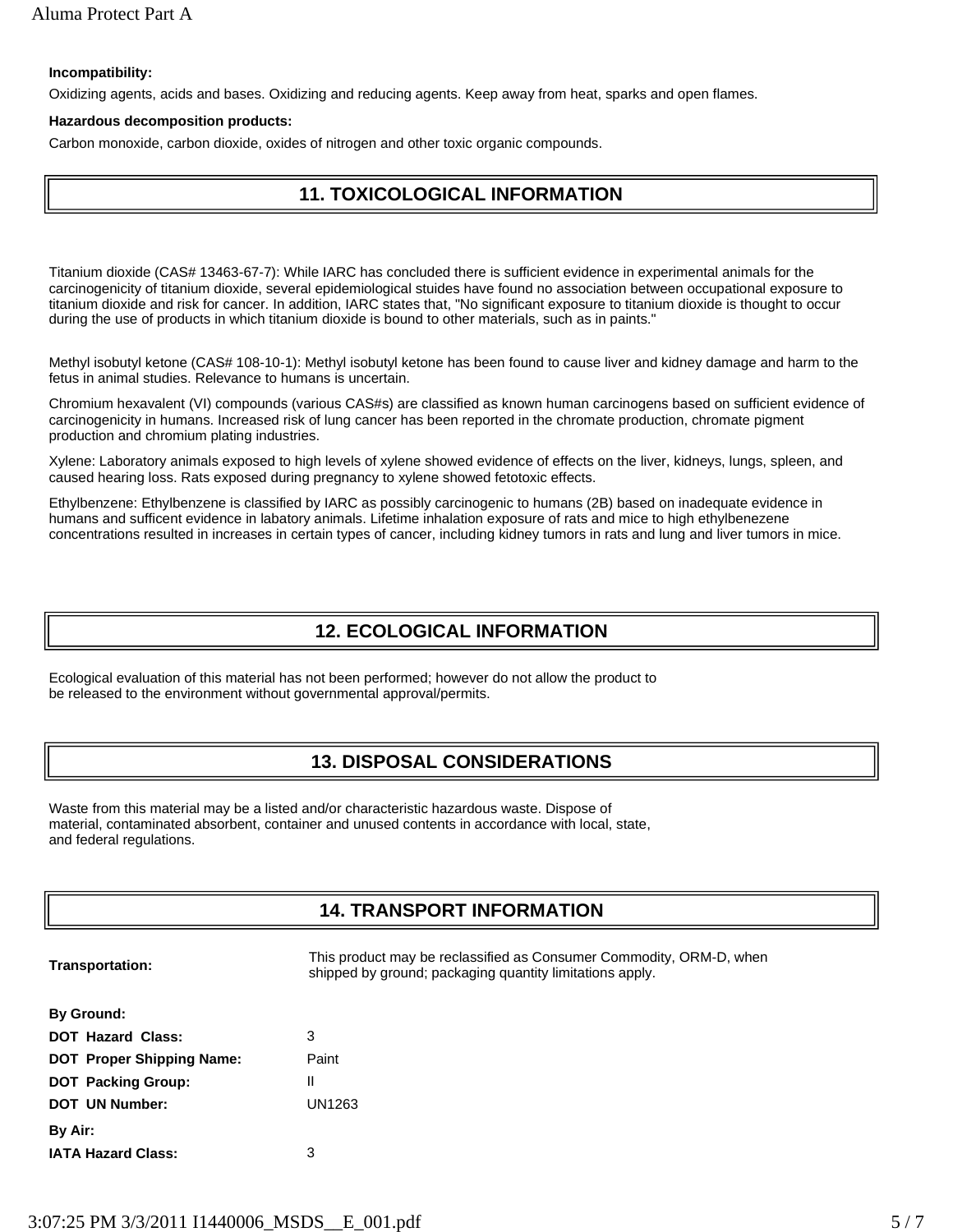| <b>IATA Proper Shipping Name:</b> | Paint                    |
|-----------------------------------|--------------------------|
| <b>IATA Packing Group:</b>        | Ш                        |
| <b>IATA UN Number:</b>            | UN1263                   |
| By Sea:                           |                          |
| <b>IMDG Hazard Class:</b>         | 3                        |
| <b>IMDG Proper Shipping Name:</b> | Paint (Marine pollutant) |
| <b>IMDG</b> Packing Group:        | Ш                        |
| <b>IMDG UN Number:</b>            | UN1263                   |
|                                   |                          |

## **15. REGULATORY INFORMATION**

**EPA registration number:** Not applicable.

Pest Registration Act number: Not applicable.

### **Other:**

Not applicable.

| <b>Chemical Name</b>                   | CAS-No.        | <b>TSCA 12B</b> | <b>SARA 313</b> | <b>TSCA</b> | <b>DSL</b> | <b>EINECS</b> | Prop 65   | Whmis |
|----------------------------------------|----------------|-----------------|-----------------|-------------|------------|---------------|-----------|-------|
| Polymer of epoxy resin and bisphenol A | 25036-25-3     |                 |                 | $\star$     |            |               |           |       |
| Methyl isobutyl ketone                 | $108 - 10 - 1$ |                 | $\rightarrow$   | $\star$     | . .        | $\star$       |           |       |
| Strontium chromate                     | 7789-06-2      |                 |                 | $\star$     |            | $\star$       | $\ddot{}$ |       |
| Xylene                                 | 1330-20-7      |                 | ۰.              | $\star$     | - 4        | $\star$       |           |       |
| Talc (nonasbestiform)                  | 14807-96-6     |                 |                 | $\star$     |            | $\star$       |           |       |
| Titanium dioxide                       | 13463-67-7     |                 | ۰.              | $\star$     | $\star$    | $\star$       |           |       |
| Ethylbenzene                           | $100 - 41 - 4$ |                 |                 | $\star$     |            | $\star$       |           |       |

### **16. OTHER INFORMATION**

**HMIS Health: 2\* HMIS Flammability: 3 HMIS Physical Hazard: 0**

**NFPA Health: 2 NFPA Flammability: 3 NFPA Instability/Reactivity: 0**

**NOTICE: This document is generated for the purpose of distributing health, safety, and environmental data. The information on this MSDS was obtained from sources which we believe are reliable. However, the information is provided without any warranty, expressed, or implied, regarding correctness. Some information presented and conclusions drawn herein are from sources other than direct test data on the substance itself. Kop-Coat makes no warranty with respect thereto and disclaims all liability from reliance thereon.**

### **Key:**

| <b>ACGIH</b>     | American Conference of Governmental Industrial Hygienists             |
|------------------|-----------------------------------------------------------------------|
| <b>CAS</b>       | <b>Chemical Abstract Service Registry Number</b>                      |
| <b>CERCLA</b>    | Comprehensive Environmental Response, Compensation, and Liability Act |
| <b>CERCLA RQ</b> | <b>CERCLA Reportable Quantity</b>                                     |
| <b>CFR</b>       | <b>Code of Federal Regulations</b>                                    |
| <b>CPR</b>       | <b>Cardiopulmonary resuscitation</b>                                  |
| <b>DSL</b>       | <b>Domestic Substances List of Canada</b>                             |
| <b>EINECS</b>    | <b>European Inventory of Existing Chemical Substances</b>             |
| <b>EPCRA</b>     | <b>Emergency Planning and Community Right-to-know Act</b>             |
| <b>EPCRA EHS</b> | <b>EPCRA Extremely Hazardous Substance</b>                            |
| <b>EPCRA TPQ</b> | <b>EPCRA Threshold Planning Quantity</b>                              |
|                  |                                                                       |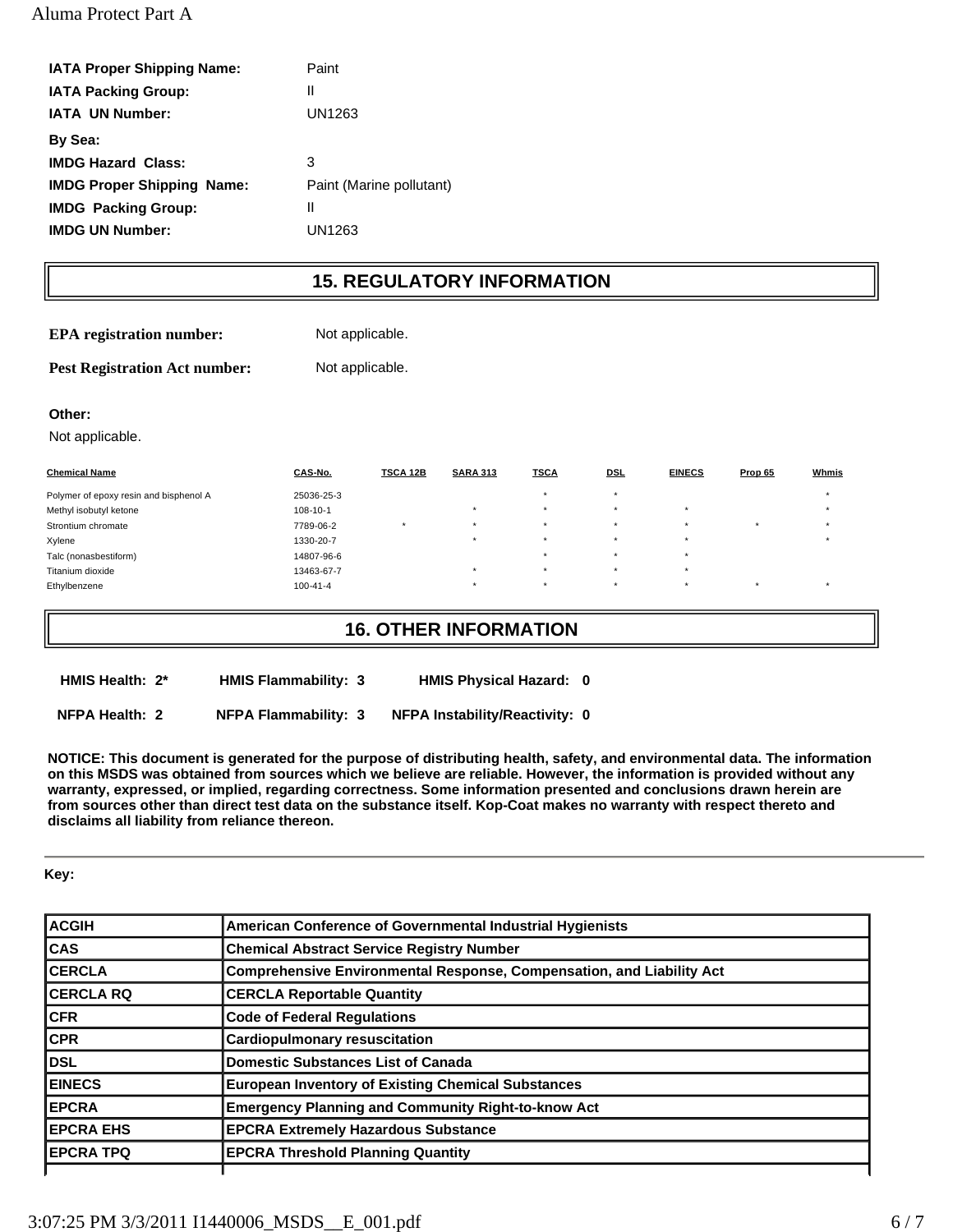| oF                    | <b>Fahrenheit degrees</b>                                                          |
|-----------------------|------------------------------------------------------------------------------------|
| g/l                   | Grams per liter                                                                    |
| gal                   | <b>Gallons</b>                                                                     |
| <b>Group A3</b>       | Carcinogen Category - Confirmed Animal Carcinogen with Unknown Relevance to Humans |
| <b>Group A4</b>       | Carcinogen Category - Not Classifiable as a Human Carcinogen                       |
| <b>HMIS</b>           | Hazardous Materials Indentification System - Chemical Rating                       |
| <b>IARC</b>           | <b>International Agency for Research on Cancer</b>                                 |
| <b>Ibs or LBS</b>     | <b>Pounds</b>                                                                      |
| MGM3                  | Milligrams per cubic meter                                                         |
| <b>MIR</b>            | <b>Maximum Incremental Reactivity</b>                                              |
| <b>MSDS</b>           | <b>Material Safety Data Sheet</b>                                                  |
| <b>NFPA</b>           | <b>National Fire Protection Association</b>                                        |
| <b>NIOSH</b>          | National Institute for Occupational Safety and Health                              |
| <b>NTP</b>            | <b>National Toxicology Program</b>                                                 |
| <b>OSHA</b>           | <b>Occupational Safety and Health Administration</b>                               |
| <b>PEL</b>            | <b>Permissible Exposure Limit</b>                                                  |
| <b>PPM</b>            | Parts per million                                                                  |
| <b>Proposition 65</b> | California's Safe Drinking Water and Toxic Enforcement Act                         |
| <b>SARA</b>           | <b>Superfund Amendments and Reauthorization Act</b>                                |
| <b>TLV</b>            | <b>Threshold Limit Value</b>                                                       |
| <b>TSCA</b>           | <b>Toxic Substances Control Act</b>                                                |
| <b>USEPA</b>          | <b>United States Environmental Protection Agency</b>                               |
| <b>VOC</b>            | <b>Volatile Organic Compound</b>                                                   |
| <b>VOL</b>            | <b>Volume</b>                                                                      |
| <b>WT</b>             | Weight                                                                             |
| <b>WHMIS</b>          | Canadian Workplace Hazardous Materials Information System                          |
| <b>UN</b>             | <b>United Nations</b>                                                              |

**ANSI KC 1. 74**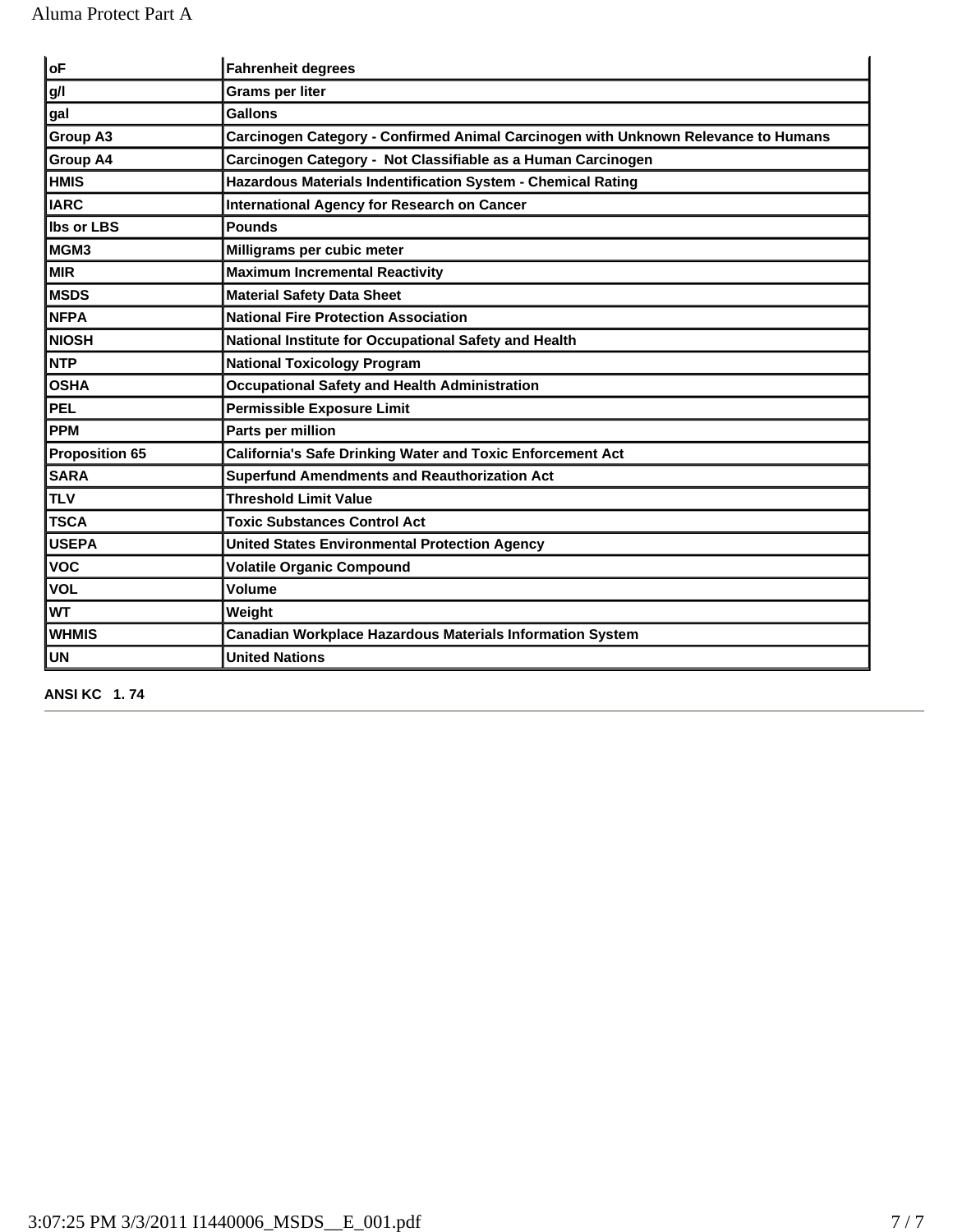

# **MATERIAL SAFETY DATA SHEET**

| Supplier: | ∥Kop-Coat, Inc.<br>Marine Group<br>36 Pine Street<br>Rockaway, NJ 07866 | <b>EMERGENCIES:</b><br>Health/spills:<br>Chemtrec Assistance:<br>Chemtrec Outside USA: | 1800-548-0489<br>800-424-9300<br>703-527-3887 |
|-----------|-------------------------------------------------------------------------|----------------------------------------------------------------------------------------|-----------------------------------------------|
|           |                                                                         | Kop-Coat, Inc.<br>Product Information:<br>Outside USA                                  | 1800-221-4466<br>l973-625-3100                |

### **1. Product Information**

| <b>Product name</b>  |            | <b>IAluma Protect Part B</b> |                                              |
|----------------------|------------|------------------------------|----------------------------------------------|
| <b>Product code</b>  |            | 1440106                      |                                              |
| <b>Issuing date:</b> | 03/03/2011 | <b>Contact</b><br>person:    | <b>Environmental Health &amp; Safety Mgr</b> |

### **2. Hazards identification**

| <b>Emergency</b><br>Overview       |                |                                                                                                                                        |             |
|------------------------------------|----------------|----------------------------------------------------------------------------------------------------------------------------------------|-------------|
| Appearance:                        | Viscous Liquid | Odor:                                                                                                                                  | Hydrocarbon |
| Hazards:                           | DANGER!        |                                                                                                                                        |             |
|                                    |                | Causes eye and skin burns and nose and throat irritation. Flammable<br>liquid and vapor. Harmful or fatal if swallowed. Vapor harmful. |             |
| <b>Potential health</b><br>effects |                |                                                                                                                                        |             |
| <b>Primary Routes of</b><br>Entry: |                | Eye contact, ingestion, skin contact, inhalation, and absorption.                                                                      |             |

### **Eye contact:**

May cause severe eye irritation and eye damage if not promptly rinsed from eyes. Symptoms may include discomfort or pain, stinging, tearing, redness and swelling of eyes.

### **Ingestion:**

May cause severe irritation and burns to the mouth, throat and stomach. May cause vomiting, diarrhea and depressed respiration. Aspiration of this product into the lungs during ingestion, gagging or vomiting may cause lung damage, which can be fatal.

### **Skin contact:**

May cause severe skin irritation and/or skin damage depending upon extent of exposure; signs and symptoms may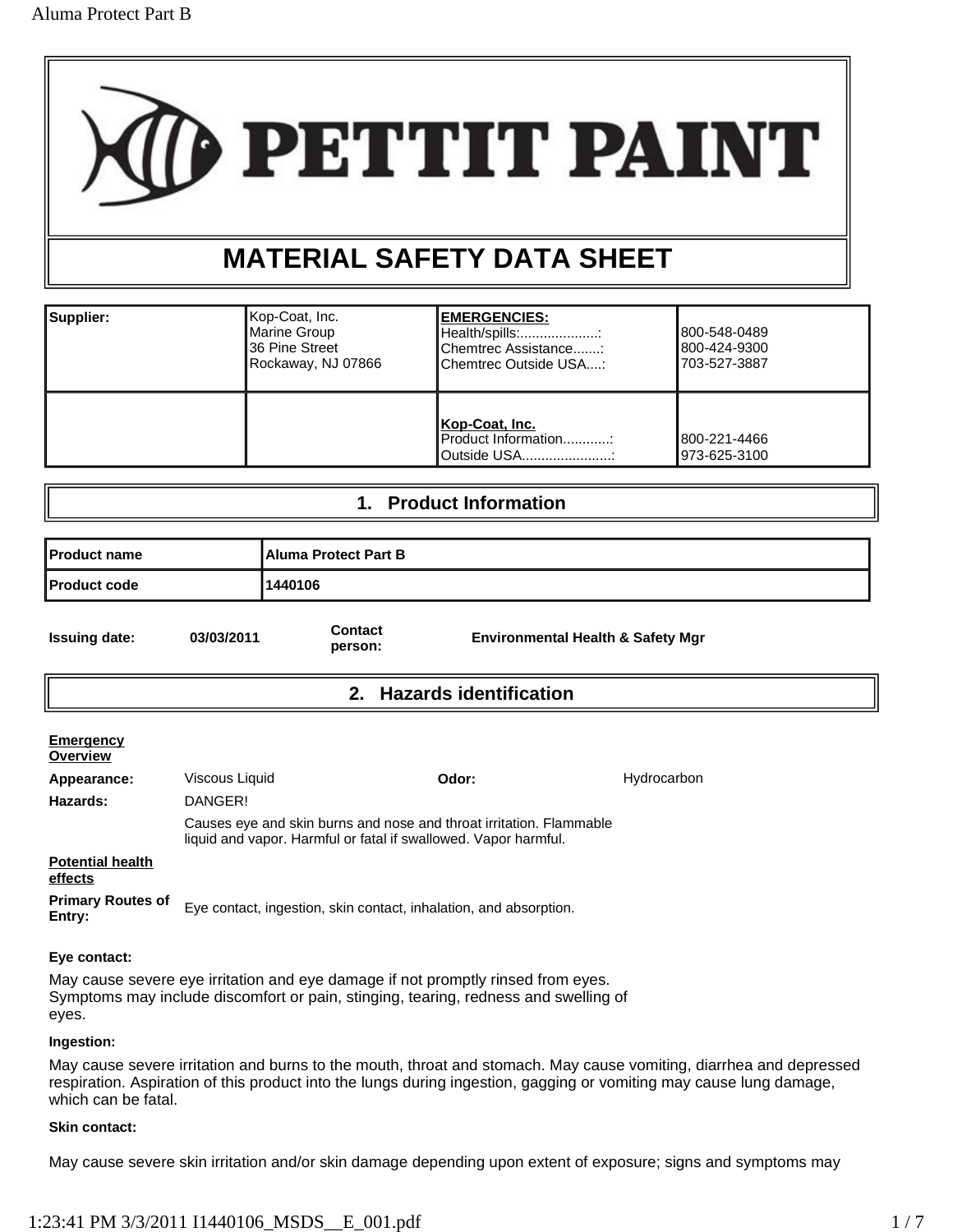include blistering, burns and/or possible scarring. May be harmful if absorbed through the skin in toxic amounts and cause systemic effects. Symptoms may include dryness, itching, burning sensation, redness, cracking and swelling depending on the extent of exposure.

### **Inhalation:**

May cause irritation to the nose, throat and respiratory tract. Symptoms may include nasal discomfort, coughing, sore throat and chest tightness. Inhalation of high concentrations of vapors may cause respiratory tract irritation and central nervous system depression. Symptoms may include headache, nausea, dizziness and drowsiness. Continued inhalation may result in unconsciousness or death.

### **Chronic effects:**

NOTICE: Reports have associated repeated and prolonged occupational overexposure to solvents with permanent brain and nervous system damage. Intentional misuse by deliberately concentrating and inhaling the contents may be harmful or fatal. Prolonged or repeated dermal exposure to this product can cause skin dermatitis characterized by red, dry, scaly skin.

**Target Organs:** Not Determined

**This product does not contain carcinogens or potential carcinogens as listed by IARC or NTP.**

| <b>Composition/information on ingredients</b><br>3. |           |      |  |
|-----------------------------------------------------|-----------|------|--|
| CAS-No.                                             | Weight %  | Carc |  |
| 108-88-3                                            | $30 - 50$ |      |  |
| 71-36-3                                             | $20 - 30$ |      |  |
| 67-63-0                                             | $20 - 30$ |      |  |
| Proprietary                                         | $10 - 20$ |      |  |
| 1330-20-7                                           | $1 - 10$  |      |  |
|                                                     |           |      |  |

### **4. FIRST AID MEASURES**

### **Eye contact:**

Quickly and gently blot or brush chemical off the face. Immediately flush the contaminated eye(s) with lukewarm, gently flowing water for 15-20 minutes, while holding the eyelid(s) open. If a contact lens is present, DO NOT delay irrigation or attempt to remove the lens. Take care not to rinse contaminated water into unaffected eye or onto the face. Call poison control center, hospital emergency room, or physician immediately.

### **Ingestion:**

NEVER give anything by mouth if victim is rapidly losing consciousness, or is unconscious or convulsing. Have victim rinse mouth thoroughly with water. DO NOT INDUCE VOMITING. Have victim drink 2 to 8 oz. (60 to 240 mL) of water. If vomiting occurs naturally, have victim lean forward to reduce risk of aspiration. Have victim rinse mouth with water again. Immediately obtain medical advice.

### **Skin contact:**

As quickly as possible, remove contaminated clothing, shoes and leather goods (e.g. watchbands, belts). Quickly and gently blot or brush away excess chemical. Immediately wash with lukewarm, gently flowing water and non-abrasive soap for 15-20 minutes. Immediately obtain medical advice. Completely decontaminate clothing, shoes and leather goods before reuse or discard.

### **Inhalation:**

This product is combustible/flammable. Take proper precautions (e.g. remove any sources of ignition). Remove source of contamination or move victim to fresh air. Keep victim quiet and warm until emergency help arrives.

### **Note to Physician :**

There is no specific antidote for effects from overexposure to this material. Treatment should be directed at the control of symptoms and the clinical condition.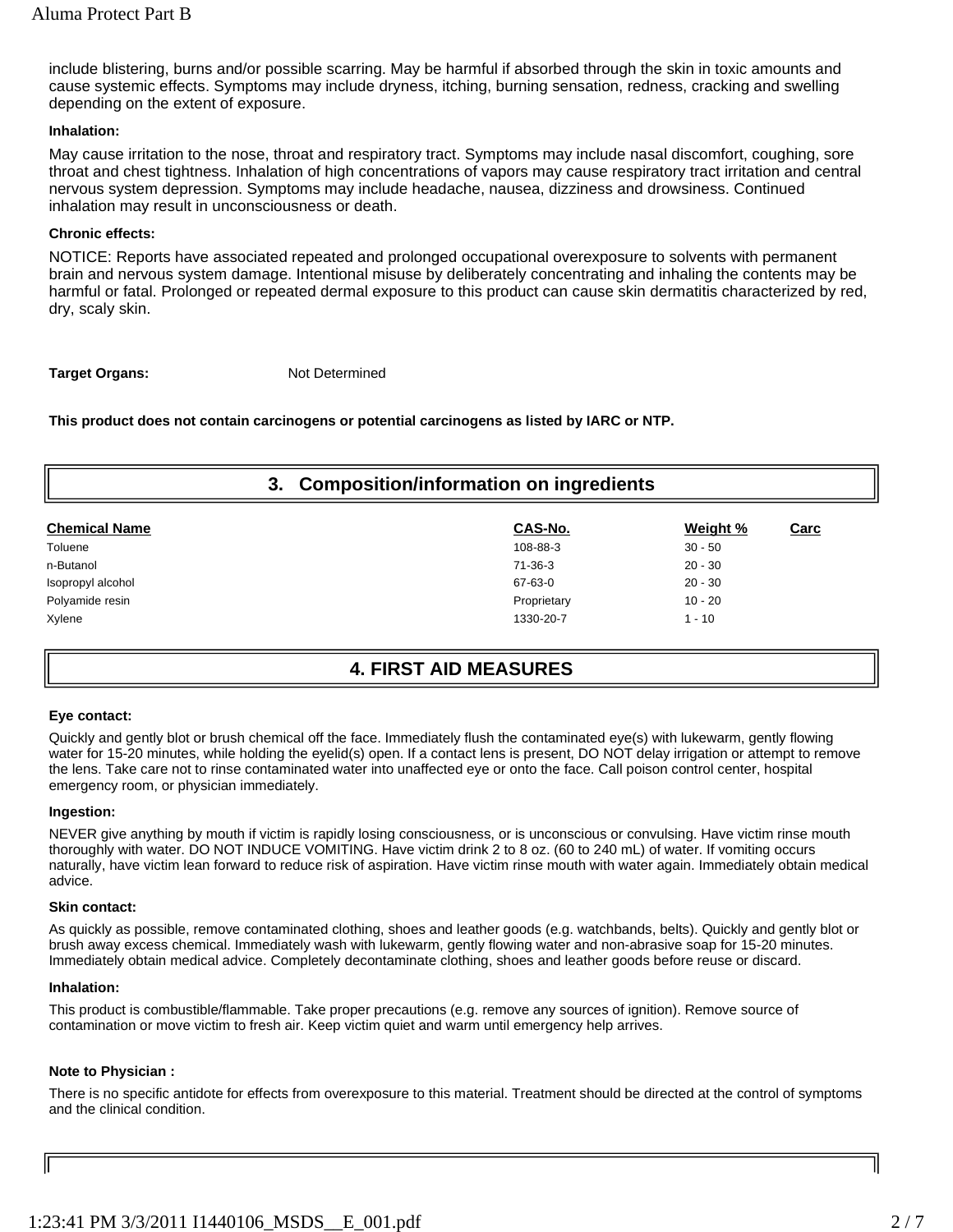### **5. FIRE-FIGHTING MEASURES**

**Flash point** 40 deg F / 4 deg C

### **Extinguishing media:**

Use alcohol foam, dry chemical, carbon dioxide or any Class B fire extinguishing agent. Water may be unsuitable for extinguishing fires. Water may be used to cool and prevent the rupture of containers that are exposed to the heat from a fire.

### **Hazardous combustion products:**

See Section 10 for potential decomposition products.

### **Protective equipment and precautions for firefighters:**

Evacuate all persons from the fire area to a safe location. Move non-burning material, as feasible, to a safe location as soon as possible. Fire fighters should be protected from potential explosion hazards while extinguishing the fire. Wear self-contained breathing apparatus (SCBA) and full fire-fighting protective clothing. Thoroughly decontaminate all protective equipment after use. Containers of this material may build up pressure if exposed to heat (fire). Use water spray to cool fire-exposed containers. Use water spray to disperse vapors if a spill or leak has not ignited. DO NOT extinguish a fire resulting from the flow of flammable liquid until the flow of the liquid is effectively shut off. This precaution will help prevent the accumulation of an explosive vapor-air mixture after the initial fire is extinguished.

### **6. ACCIDENTAL RELEASE MEASURES**

### **Personal & Environmental Precautions:**

Remove sources of ignition immediately. Stop flow of material if safe to do so. Contain spill and keep out of water courses. Ventilate area. Absorb spill in sand, earth or other suitable material. Transfer to appropriate container for disposal using non-sparking tools. Follow personal protective equipment recommendations found in Section 8. Personal protection needs must be evaluated based on information provided on this sheet and the special circumstances created by the spill including; the material spilled, the quantity of the spill, the area in which the spill occurred, and the training and the expertise of employees in the area responding to the spill. Never exceed any occupational exposure limits.

### **Methods of Containment & Clean-up and Other Information:**

This product, if released in large enough quantities, may need to be reported to the US Coast Guard National Response Center at 1- 800-424-8802. Contain spills with dikes and absorbents (sand, earth, dry chemical absorbent) to prevent migration and entry into waterways.

## **7. HANDLING AND STORAGE**

### **Handling:**

Keep container closed and upright when not in use. To prevent generation of static discharges, use bonding/grounding connection when transferring material. Vapors may accumulate and travel to distant ignition sources and flashback. Extinguish all sources of ignition including pilot lights, non-explosion proof motors and electrical equipment until vapors dissipate. Since empty containers may retain product residue and flammable vapors, observe precautions even after container is emptied. Do not cut, puncture, or weld on or near empty containers. Do not smoke where product is used or stored. Avoid contact with eyes, skin or clothing. Avoid inhalation (vapor, mist, dust or fume, as applicable). Use only with adequate ventilation. Observe good personal hygiene practices and recommended procedures. Wash thoroughly after handling.

### **Storage:**

Store in areas/buildings designed to comply with OSHA 1910.106. Store away from sources of ignition and heat. Keep containers closed when not in use. Store in cool, well ventilated space away from incompatible materials.

### **8. EXPOSURE CONTROLS/PERSONAL PROTECTION**

| <b>Chemical Name</b> | CAS-No.     | $Z-1$ PEL             | Z-2 PEL        | <b>ACGIH TLV</b> |
|----------------------|-------------|-----------------------|----------------|------------------|
| Toluene              | 108-88-3    |                       | <b>200 PPM</b> | <b>20 PPM</b>    |
| n-Butanol            | 71-36-3     | 300 MGM3 (100<br>PPM) |                | <b>20 PPM</b>    |
| Isopropyl alcohol    | 67-63-0     | 980 MGM3 (400<br>PPM) |                | <b>200 PPM</b>   |
| Polyamide resin      | Proprietary |                       |                |                  |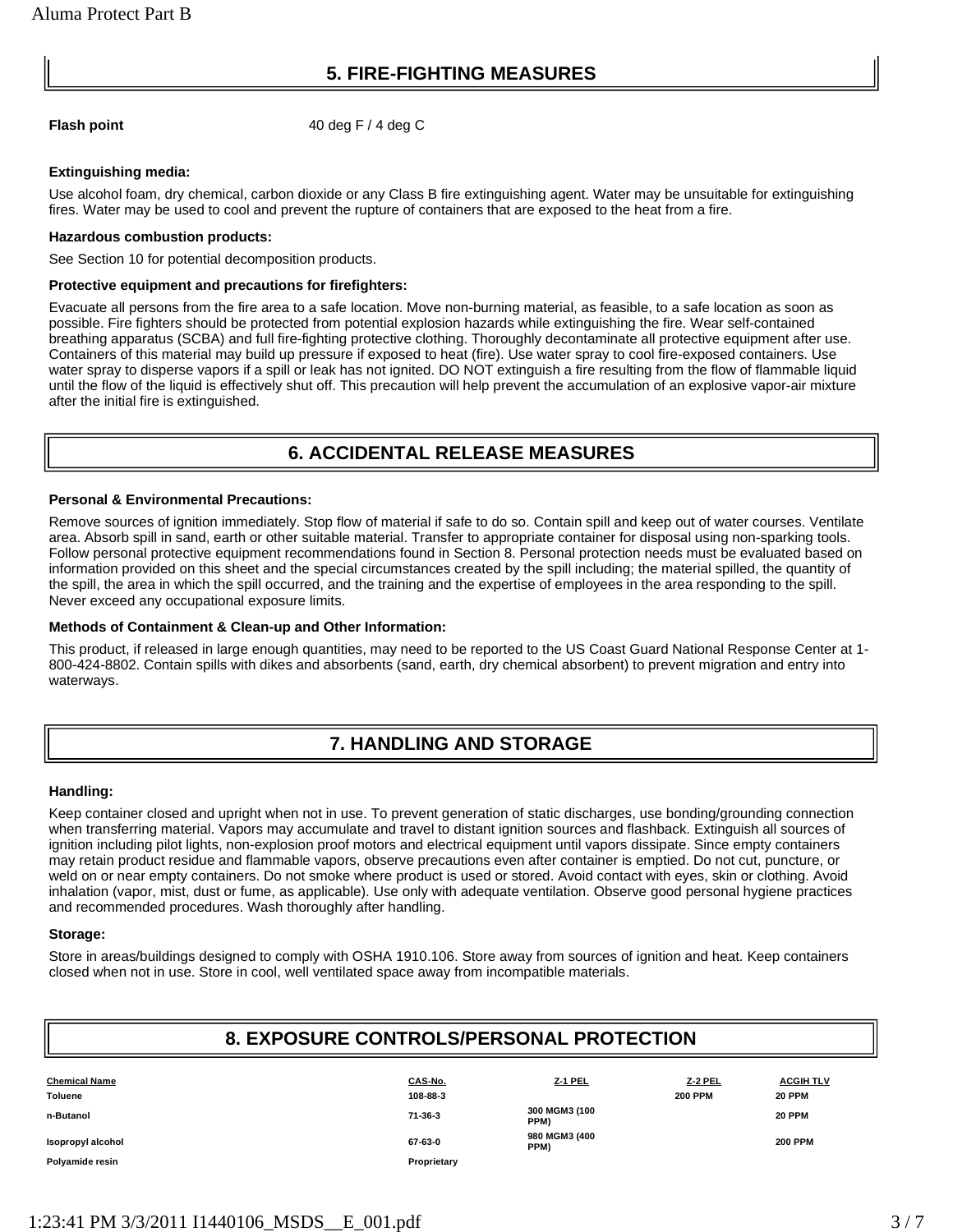#### **Engineering measures:**

Use adequate ventilation to maintain airborne concentrations at levels below permissible or recommended occupational exposure limits. Supplementary local exhaust ventilation may be necessary in poorly ventilated spaces, during spraying, heating or other nonroutine activities.

#### **Eye/face protection:**

Wear chemical-resistant glasses and/or goggles and a face shield when eye and face contact is possible due to splashing or spraying of material.

#### **Skin protection:**

Chemical-resistant, flexible-type gloves (Viton(R), neoprene, nitrile or equal) to prevent contact. Gloves should be rinsed and removed immediately after use. Wash hands after removing gloves. Wear chemical-resistant clothing (e.g. apron, pants, coveralls) and safety footwear as appropriate.

#### **Respiratory protection:**

Respiratory protection may be necessary under certain use conditions. Under such conditions, an appropriate, properly fitted NIOSH-approved respirator must be worn. If respirators are used, a program should be instituted to assure compliace with 29 CFR 1910.34 and 42 CFR 84.

#### **General hygiene considerations:**

Facilities utilizing this material should be equipped with an eyewash station and safety shower. Thoroughly clean shoes and wash contaminated clothes before reuse.

### **9. PHYSICAL AND CHEMICAL PROPERTIES**

| <b>Physical state</b>                                             | Liquid               |
|-------------------------------------------------------------------|----------------------|
| Appearance:                                                       | Viscous Liquid       |
| Odor                                                              | Hydrocarbon          |
| рH                                                                | Not applicable.      |
| <b>Boiling point</b>                                              | not determined       |
| <b>Flash point</b>                                                | 40 deg F $/$ 4 deg C |
| Solubility in water:                                              | Negligible           |
| <b>Specific Gravity:</b>                                          | 0.856                |
| Weight per gallon (LB/GAL):                                       | 7.13                 |
| Evaporation rate (n-Butyl acetate $= 1$ ):                        | > 1                  |
| Volatile by Weight (including water and exempt<br>compounds) (%): | 82                   |
| <b>Volatile Organic Content (VOC):</b>                            | 696 g/L              |

### **10. STABILITY AND REACTIVITY**

#### **Stability:**

Stable under normal conditions.

#### **Incompatibility:**

Oxidizing and reducing agents. Keep away from heat, sparks and open flames.

#### **Hazardous decomposition products:**

Carbon monoxide, carbon dioxide, oxides of nitrogen and other toxic organic compounds.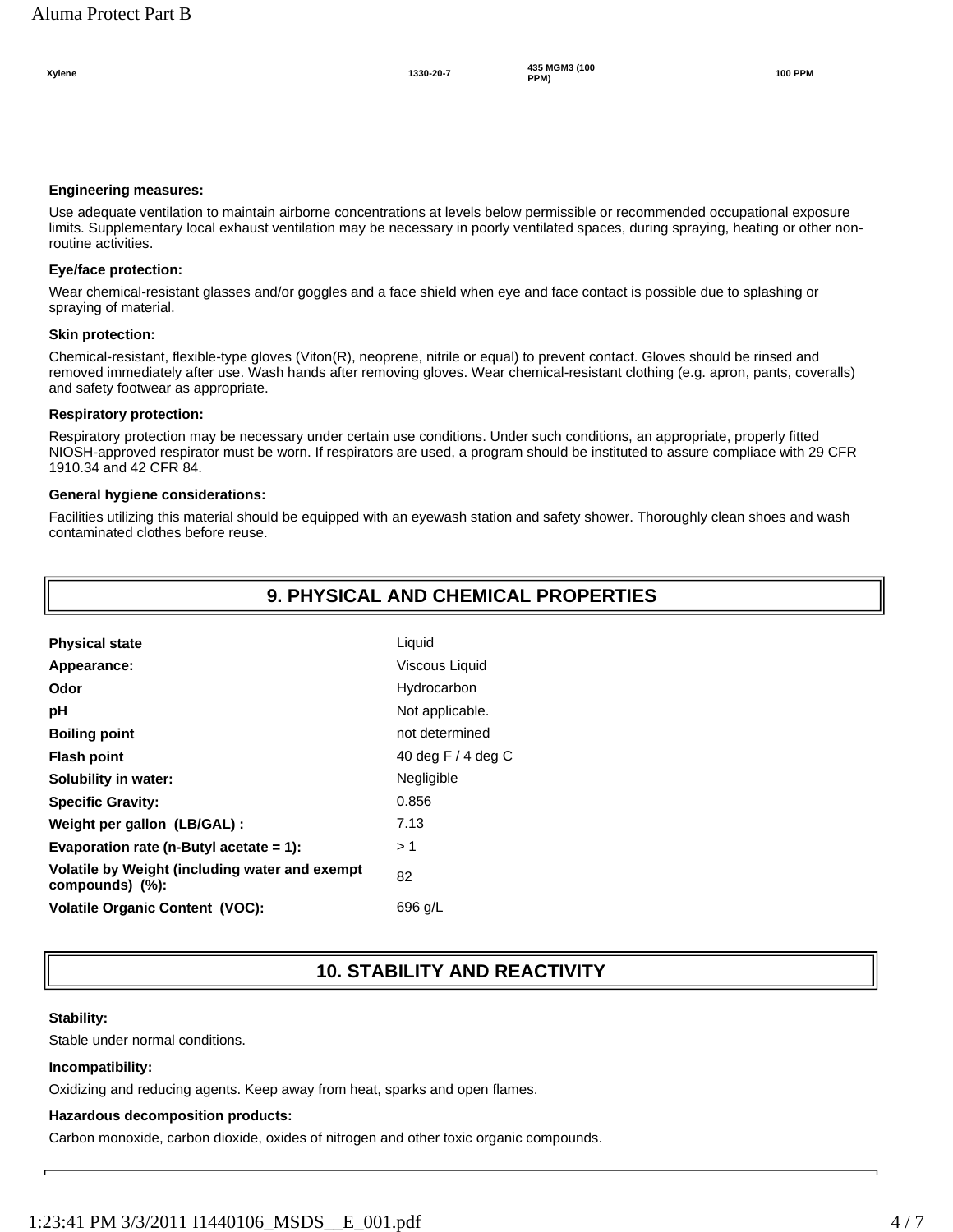### **11. TOXICOLOGICAL INFORMATION**

Toluene (CAS# 108-88-3): Prolonged intentional toluene abuse and overexposure to laboratory animals has been associated with central and peripheral nervous system, liver, kidney, blood, vision, hearing and heart damage. Overexposure to animals has been associated with adverse reproductive and developmental effects.

n-Butanol (CAS# 71-36-3): Prolonged or excessive exposure to n-butanol has been found to cause damage to the liver, kidneys, hearing and sense of balance.

Xylene: Laboratory animals exposed to high levels of xylene showed evidence of effects on the liver, kidneys, lungs, spleen, and caused hearing loss. Rats exposed during pregnancy to xylene showed fetotoxic effects.

### **12. ECOLOGICAL INFORMATION**

Ecological evaluation of this material has not been performed; however do not allow the product to be released to the environment without governmental approval/permits.

## **13. DISPOSAL CONSIDERATIONS**

Waste from this material may be a listed and/or characteristic hazardous waste. Dispose of material, contaminated absorbent, container and unused contents in accordance with local, state, and federal regulations.

### **14. TRANSPORT INFORMATION**

**Transportation:** This product may be reclassified as Consumer Commodity, ORM-D, when shipped by ground; packaging quantity limitations apply.

| By Ground:                                 |        |  |
|--------------------------------------------|--------|--|
| <b>DOT Hazard Class:</b>                   | 3      |  |
| <b>DOT Proper Shipping Name:</b>           | Paint  |  |
| <b>DOT</b> Packing Group:                  | Ш      |  |
| <b>DOT UN Number:</b>                      | UN1263 |  |
| By Air:                                    |        |  |
| <b>IATA Hazard Class:</b>                  | 3      |  |
| Paint<br><b>IATA Proper Shipping Name:</b> |        |  |
| Ш<br><b>IATA Packing Group:</b>            |        |  |
| <b>IATA UN Number:</b>                     | UN1263 |  |
| By Sea:                                    |        |  |
| <b>IMDG Hazard Class:</b>                  | 3      |  |
| <b>IMDG Proper Shipping Name:</b>          | Paint  |  |
| <b>IMDG</b> Packing Group:                 | Ш      |  |
| <b>IMDG UN Number:</b>                     | UN1263 |  |
|                                            |        |  |

### **15. REGULATORY INFORMATION**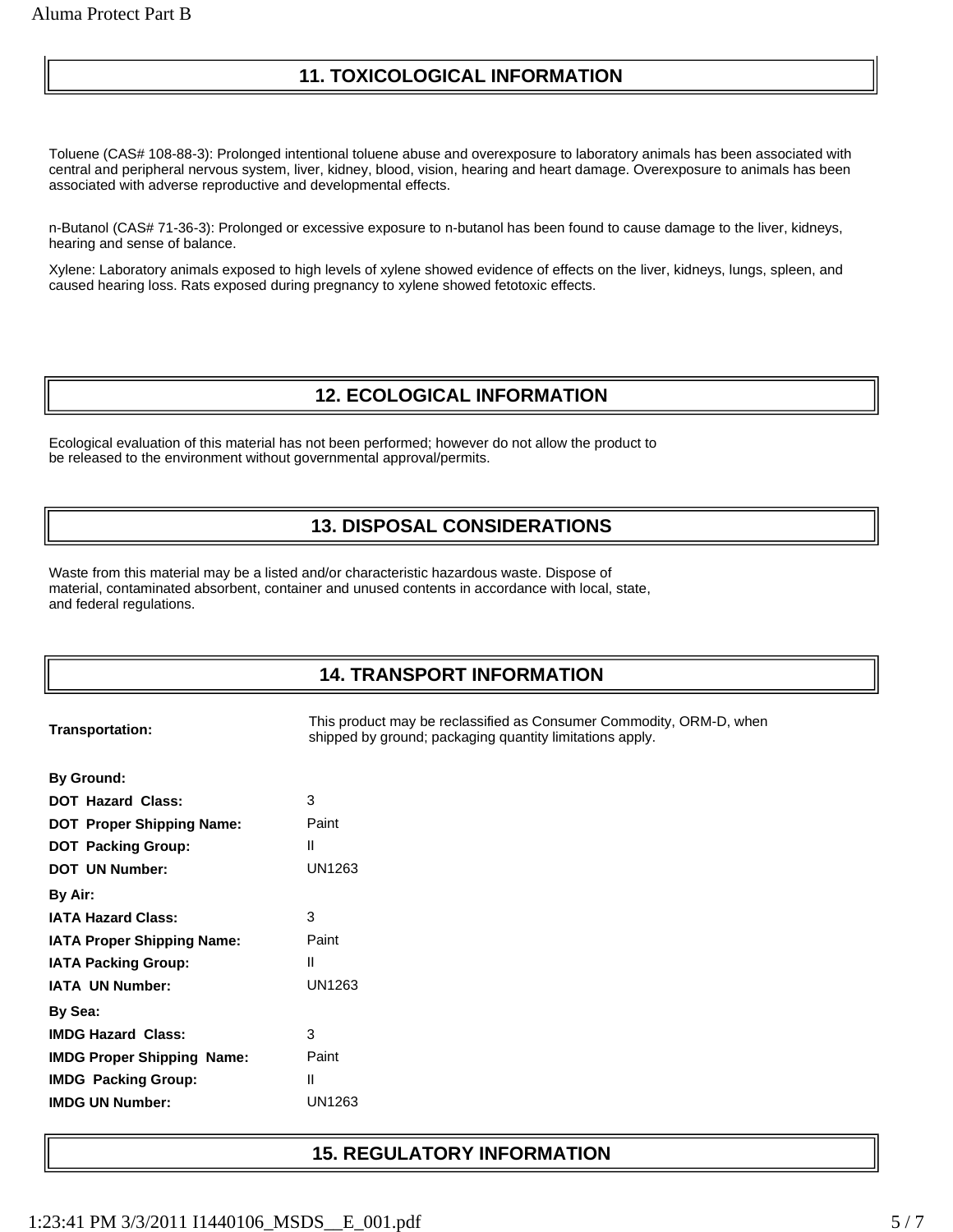| <b>EPA</b> registration number:      | Not applicable. |
|--------------------------------------|-----------------|
| <b>Pest Registration Act number:</b> | Not applicable. |

### **Other:**

Not applicable.

| <b>Chemical Name</b> | CAS-No.       | TSCA 12B | <b>SARA 313</b> | <b>TSCA</b> | <b>DSL</b> | <b>EINECS</b> | Prop 65 | Whmis |
|----------------------|---------------|----------|-----------------|-------------|------------|---------------|---------|-------|
| Toluene              | 108-88-3      |          | $\star$         |             |            |               | $\star$ |       |
| n-Butanol            | $71 - 36 - 3$ |          | $\star$         | $\star$     | $\star$    | $\star$       |         |       |
| Isopropyl alcohol    | 67-63-0       |          | $\star$         |             |            |               |         |       |
| Polyamide resin      | Proprietary   |          |                 | $\star$     | $\star$    |               |         |       |
| Xylene               | 1330-20-7     |          | $\star$         | $\star$     | $\star$    | $\star$       |         |       |

### **16. OTHER INFORMATION**

| HMIS Health: 2* | <b>HMIS Flammability: 3</b> | <b>HMIS Physical Hazard: 0</b>        |  |
|-----------------|-----------------------------|---------------------------------------|--|
| NFPA Health: 2  | <b>NFPA Flammability: 3</b> | <b>NFPA Instability/Reactivity: 0</b> |  |

**NOTICE: This document is generated for the purpose of distributing health, safety, and environmental data. The information on this MSDS was obtained from sources which we believe are reliable. However, the information is provided without any warranty, expressed, or implied, regarding correctness. Some information presented and conclusions drawn herein are from sources other than direct test data on the substance itself. Kop-Coat makes no warranty with respect thereto and disclaims all liability from reliance thereon.**

**Key:** 

| <b>ACGIH</b>      | American Conference of Governmental Industrial Hygienists                          |
|-------------------|------------------------------------------------------------------------------------|
| CAS               | <b>Chemical Abstract Service Registry Number</b>                                   |
| <b>CERCLA</b>     | Comprehensive Environmental Response, Compensation, and Liability Act              |
| <b>CERCLA RQ</b>  | <b>CERCLA Reportable Quantity</b>                                                  |
| <b>CFR</b>        | <b>Code of Federal Regulations</b>                                                 |
| <b>CPR</b>        | <b>Cardiopulmonary resuscitation</b>                                               |
| <b>DSL</b>        | <b>Domestic Substances List of Canada</b>                                          |
| <b>EINECS</b>     | <b>European Inventory of Existing Chemical Substances</b>                          |
| <b>EPCRA</b>      | <b>Emergency Planning and Community Right-to-know Act</b>                          |
| <b>EPCRA EHS</b>  | <b>EPCRA Extremely Hazardous Substance</b>                                         |
| <b>EPCRA TPQ</b>  | <b>EPCRA Threshold Planning Quantity</b>                                           |
| oF                | <b>Fahrenheit degrees</b>                                                          |
| g/l               | Grams per liter                                                                    |
| gal               | Gallons                                                                            |
| Group A3          | Carcinogen Category - Confirmed Animal Carcinogen with Unknown Relevance to Humans |
| <b>Group A4</b>   | Carcinogen Category - Not Classifiable as a Human Carcinogen                       |
| <b>HMIS</b>       | Hazardous Materials Indentification System - Chemical Rating                       |
| <b>IARC</b>       | <b>International Agency for Research on Cancer</b>                                 |
| <b>Ibs or LBS</b> | <b>Pounds</b>                                                                      |
| MGM3              | Milligrams per cubic meter                                                         |
| <b>MIR</b>        | <b>Maximum Incremental Reactivity</b>                                              |
| <b>MSDS</b>       | <b>Material Safety Data Sheet</b>                                                  |
| <b>NFPA</b>       | <b>National Fire Protection Association</b>                                        |
|                   |                                                                                    |